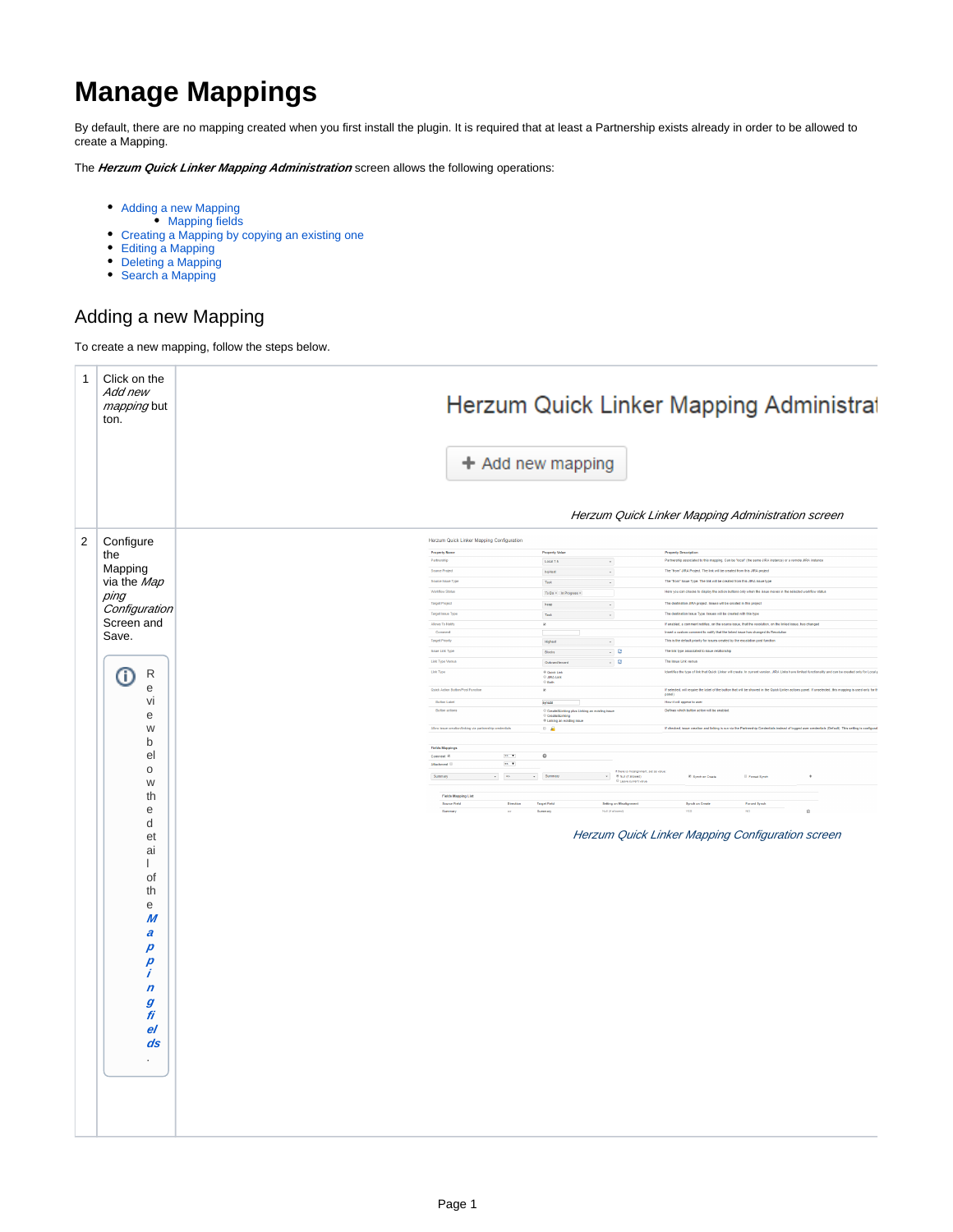| 3 | Verify<br>Successful<br>Creation of<br>the | Herzum Quick Linker Mapping Administration<br>+ Add new mapping<br><b>BAI</b><br>Display<br>Source Project<br><b>Destination Project</b><br>Partneship<br>Source Issue Type<br><b>Destination Issue Type</b><br>© Only Selected<br>AL.<br>AL<br>AL<br>AL.<br>AL. |                          |                       |                   |                            |                                                   |
|---|--------------------------------------------|------------------------------------------------------------------------------------------------------------------------------------------------------------------------------------------------------------------------------------------------------------------|--------------------------|-----------------------|-------------------|----------------------------|---------------------------------------------------|
|   | Mapping.                                   |                                                                                                                                                                                                                                                                  | Partnership              | <b>Source Project</b> | Source Issue Type | <b>Destination Project</b> | <b>Destination Issue Type</b>                     |
|   |                                            |                                                                                                                                                                                                                                                                  | <b>Cocal Partnership</b> | <b>HOL Project</b>    | Task              | <b>HOL Project</b>         | Bug                                               |
|   |                                            |                                                                                                                                                                                                                                                                  | <b>Cocal Partnership</b> | Project Portfolio     | Project           | Project Portfolio          | Sprint                                            |
|   |                                            |                                                                                                                                                                                                                                                                  | <b>Local Partnership</b> | Demo COSM Project     | Story             | Demo COSM Project          | Bug                                               |
|   |                                            |                                                                                                                                                                                                                                                                  |                          |                       |                   |                            | Herzum Quick Linker Mapping administration screen |

You have the ability to create more than one mapping for each given partnership, source and destination project, source and destination issue type.

Each Quick Linker Mapping may have its own button displayed within the Herzum Quick Actions panel of the selected source issue type of the selected source project if the Quick Action Button property has been checked.

A Quick Linker Mapping is candidate to be activated by the **Escalate issue** post function, when configured, only if the Quick Action Button property has been unchecked.

Issue syncing is available for **ALL** the **Quick Link type** (Quick link, Jira link, Both). This feature starts to be available with v. 4.0 (Syncing was G) not allowed for Jira link type).

The feature is not available on linked issues, created by using app versions older then 4.0, for the Quick Link type Jira links.

#### <span id="page-1-0"></span>**Mapping fields**

**All fields are required, unless specified differently.**

- **Partnership:** this is the Partnership name associated to this mapping.
- **Source Project:** this is the 'from' Jira Project. The link will be created from this Jira project.
- **Source Issue Type:** this is the issue type that allows the issue creation and/or linking via button(s) or 'Escalate issues' post function/s. The link will be created from this Jira issue type
- **Workflow Status:**
- **Target Project:** this is the destination Jira project. Issues will be created in this project.
- **Target Issue Type:** this is the destination Issue Type. Issues will be created with this type.
- **Allows To Notify:** this option allows to notify, via comment, a source issue, that the target linked issue has changed its Resolution (Optional).
- **Comment:** a custom text for the comment notifying that the linked issue has changed its Resolution (Optional).
- **Target Priority:** this is the default priority for issues created by the escalation post function.
- **Issue Link Type:** this is the type of association that will be created when the 2 issues are linked to each other.
- **Link Type Versus:** this option allow to choose the outward and inward description to be displayed on the source and on the target issue.The allowable options for Link Type Versus are Outward/Inward on Inward/Outward.
- **Link Type:** this is a check-box that allows you to define the type of link that Quick Linker will create. The allowable options for a Local partnership are 'Quick Link', 'Jira Link' or 'Both'. The allowable option for a Remote partnership is 'Quick Link'.
- Quick Action Button/Post Function: this is the check-box that allows you to create and/or link an issue via a button displayed on the 'Herzum Quick Actions' panel. If this option is selected, it allows to create a linked issue by Quick Linker button and you will display the 'Button Label'box. If this option isn't selected, the mapping will be considered for escalation purposes.
- **Button Label:** this is the label shown on the button displayed on the 'Herzum Quick Actions' panel. It cannot be longer than 20 characters. This box is shown only if the 'Quick Linker Creation' option is selected and it will be required.
- **Button actions:** This is a check-box that allows you to defines which button action will be enabled.
- **Allow issue creation/linking via partnership credentials:** this is the check-box that allows you to provide the ability to create/link issues to users that do NOT have the "create"/'view' capability. If this option is selected, on creating and linking an issue, the partnership credentials will be used instead of logged user credentials .
- **Fields Mapping:** this section section allows you to configure syncing between one or more fields of the two linked issues.

1. **Comment**: this check-box allows sync of issue comments.The sync versus is chosen in a select list.

- The default versus is from the destination to the source issue type. The allowed versus are  $\Rightarrow$ ,  $\lt =$  or  $\lt =$  $\gt$ .
- The **On Create Only** allows to synchronize comments when added exclusively (without adding the HQL tag)

The **Synch Comment Author** allows to synchronize comments via the credentials of the user who has created the comment (allowed for Local Partnership only)

The **Visibility Restriction** allows to synchronize the applied restriction on the visibility of a comment

Case of Remote Partnership ensure to setup the same [Comment visibility main setting](https://confluence.atlassian.com/adminjiraserver073/configuring-jira-application-options-861253962.html) on the two Jira instances.

- 2. **Attachment:** this check-box allows sync of attachments.The sync versus is chosen in a select list. The default versus is from the source to the destination issue type. The allowed values are  $\Rightarrow$ ,  $\lt$ = or  $\lt$ =>.
- 3. **Other Fields Mapping:** this section allows to configure syncing between other fields.
	- a. The select list on the left shows all the available fields for the source issue type.The select list on the right shows all the available fields for the destination issue type.
	- b. The *sync versus* is chosen in a select list. The default versus is from the source to the destination issue type. The allowed versus are  $\Rightarrow$ ,  $\lt =$  or  $\lt =$ .
	- c. The Setting on Misalignment allows to chose the value to be set on the target field when the value on the source field is not admissible for the target. Available chooses are Null (if allowed) or Leave current value.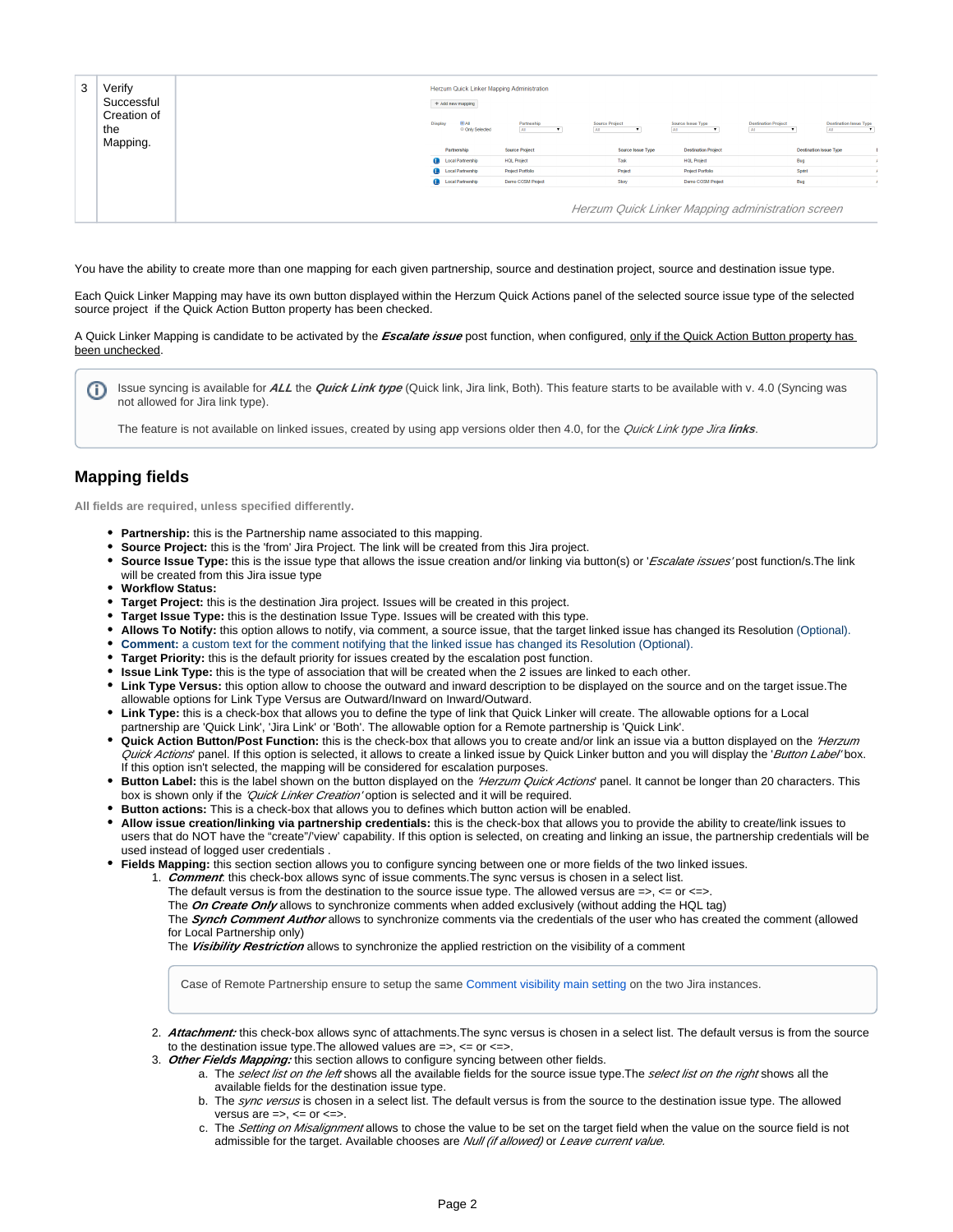- d. Synch on Create allows to chose:
	- i. for issue created via the quick linker button, if the create screen of the linked issue must be populated based on source issue's data
	- ii. for issue created via the escalate issue post function, if the created issue must be synced during creation.
- e. *Forced Synch* allows you to force synchronization without checking Screen configurations.

4. **Fields Mapping List**: shows the list of the fields in sync.

### <span id="page-2-0"></span>Creating a Mapping by copying an existing one

| $\mathbf{1}$ | Click on the copy icon under the Operations column of your Mapping<br>Administration screen.                                                                                                                                                                                                |  |
|--------------|---------------------------------------------------------------------------------------------------------------------------------------------------------------------------------------------------------------------------------------------------------------------------------------------|--|
| $\mathbf 2$  | Display the <i>mapping draft</i> having the same settings of the selected one.                                                                                                                                                                                                              |  |
| 3            | Edit one/more properties and save.<br>It's not allowed to create two mappings having same Partnership, source Project/Issue type and button label.<br>⊕<br>When trying to save a similar configuration an alert is displayed.<br>Duplicated value. Change the Button Label.<br>$^\circledR$ |  |

### <span id="page-2-1"></span>Editing a Mapping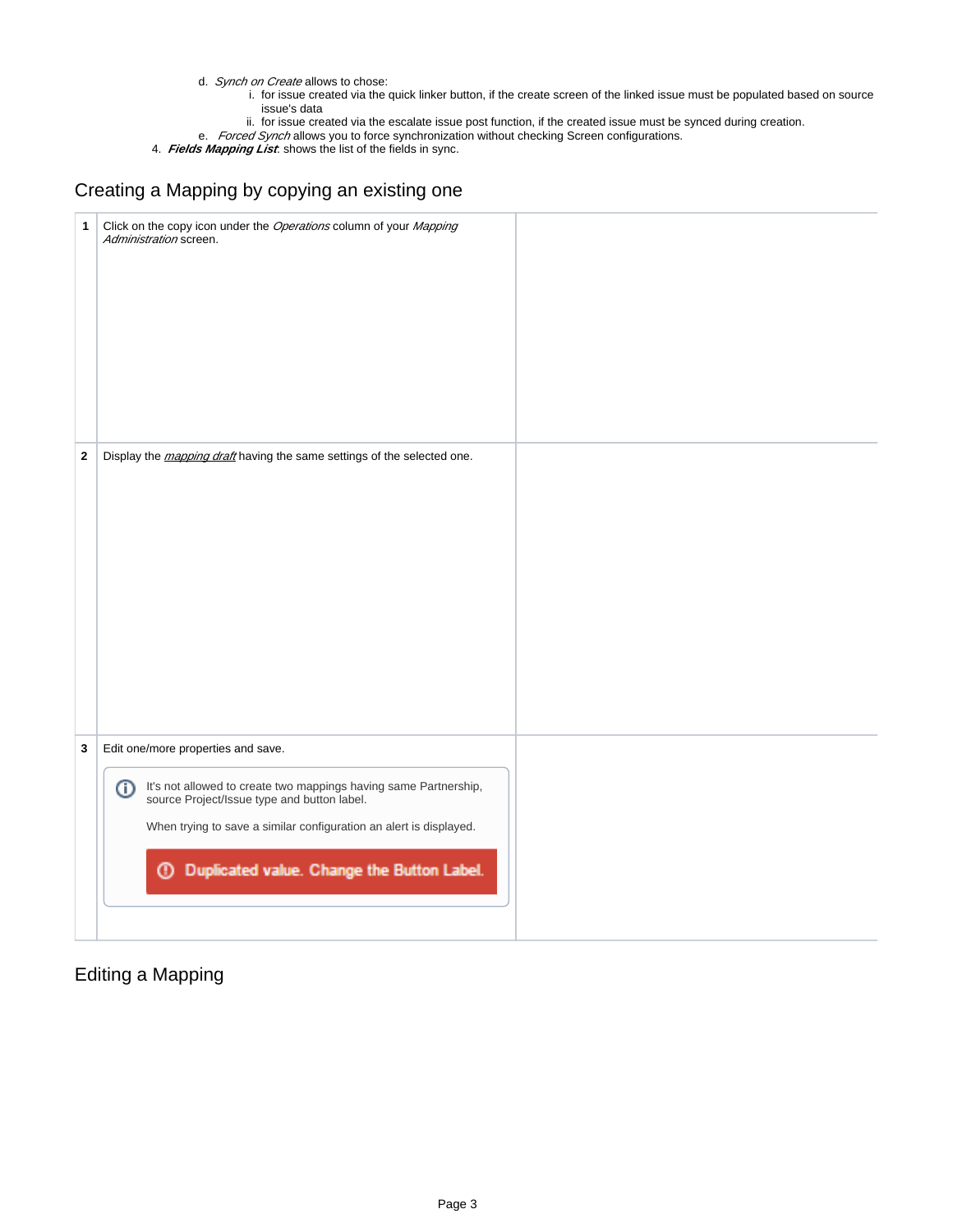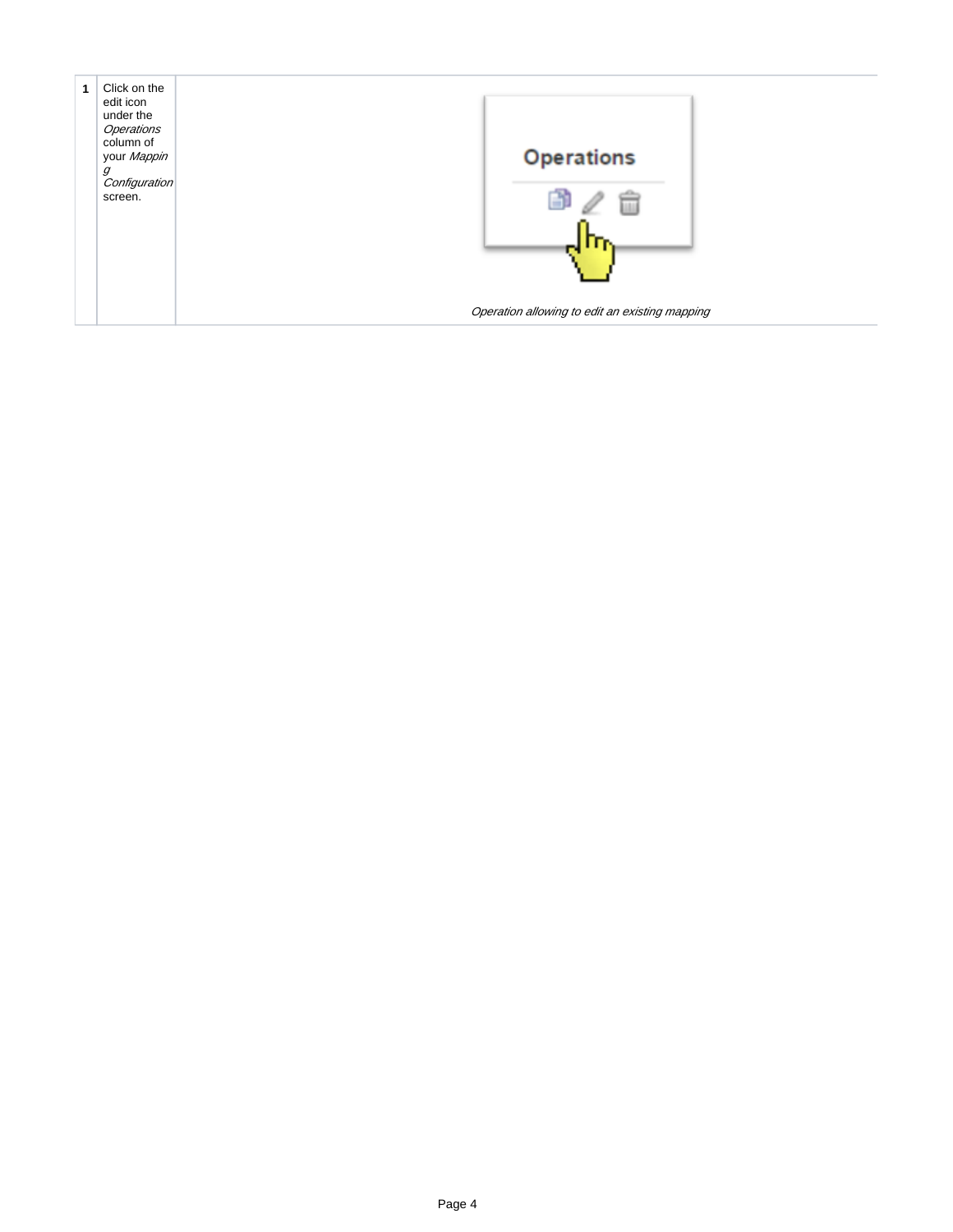| $\mathbf 2$ | You are<br>allowed to<br>update<br>available<br>property<br>values, exce<br>ption made<br>for the |                                           |                                                  |                       |  |
|-------------|---------------------------------------------------------------------------------------------------|-------------------------------------------|--------------------------------------------------|-----------------------|--|
|             |                                                                                                   | Herzum Quick Linker Mapping Configuration |                                                  |                       |  |
|             |                                                                                                   | <b>Property Name</b>                      |                                                  | <b>Property Value</b> |  |
|             | selected<br>Partnership                                                                           | Partnership                               |                                                  | Local Partnership     |  |
|             | that is<br>locked and<br>displayed in                                                             |                                           |                                                  |                       |  |
|             | grey.                                                                                             |                                           | Herzum Quick Linker Mapping Configuration screen |                       |  |
|             | ⊙<br>$\top$<br>h<br>e<br>is<br>$\mathsf S$<br>u<br>e<br>li<br>n<br>k                              |                                           |                                                  |                       |  |
|             |                                                                                                   |                                           |                                                  |                       |  |
|             |                                                                                                   |                                           |                                                  |                       |  |
|             |                                                                                                   |                                           |                                                  |                       |  |
|             | $\mathsf S$<br>$\operatorname{\sf cr}$                                                            |                                           |                                                  |                       |  |
|             | e<br>at<br>e                                                                                      |                                           |                                                  |                       |  |
|             | d<br>vi                                                                                           |                                           |                                                  |                       |  |
|             | $\mathsf a$<br>th<br>e                                                                            |                                           |                                                  |                       |  |
|             | $\mathsf{O}\mathsf{I}$<br>d                                                                       |                                           |                                                  |                       |  |
|             | e<br>r<br>${\sf m}$                                                                               |                                           |                                                  |                       |  |
|             | a<br>p<br>pi                                                                                      |                                           |                                                  |                       |  |
|             | n<br>g                                                                                            |                                           |                                                  |                       |  |
|             | W<br>ill<br>$\sf b$                                                                               |                                           |                                                  |                       |  |
|             | $\mathsf e$<br>p                                                                                  |                                           |                                                  |                       |  |
|             | $\mathsf{r}$<br>${\rm e}$<br>${\sf S}$                                                            |                                           |                                                  |                       |  |
|             | $\mathsf{e}% _{t}\left( t\right)$<br>$r\mathsf{v}$<br>e                                           |                                           |                                                  |                       |  |
|             | d<br>$\mathsf a$                                                                                  |                                           |                                                  |                       |  |
|             | $\mathsf S$<br>$\sf p$<br>$\mathsf{e}% _{t}\left( t\right)$                                       |                                           |                                                  |                       |  |
|             | $\mathsf{r}^-$<br>$^{\mbox{\scriptsize th}}$                                                      |                                           |                                                  |                       |  |
|             | ei<br>$\mathsf{r}^-$<br>$\operatorname{\sf cr}$                                                   |                                           |                                                  |                       |  |
|             | $\mathsf{e}% _{t}\left( t\right)$<br>at<br>io                                                     |                                           |                                                  |                       |  |
|             | n.                                                                                                |                                           |                                                  |                       |  |
|             |                                                                                                   |                                           |                                                  |                       |  |
|             |                                                                                                   |                                           |                                                  |                       |  |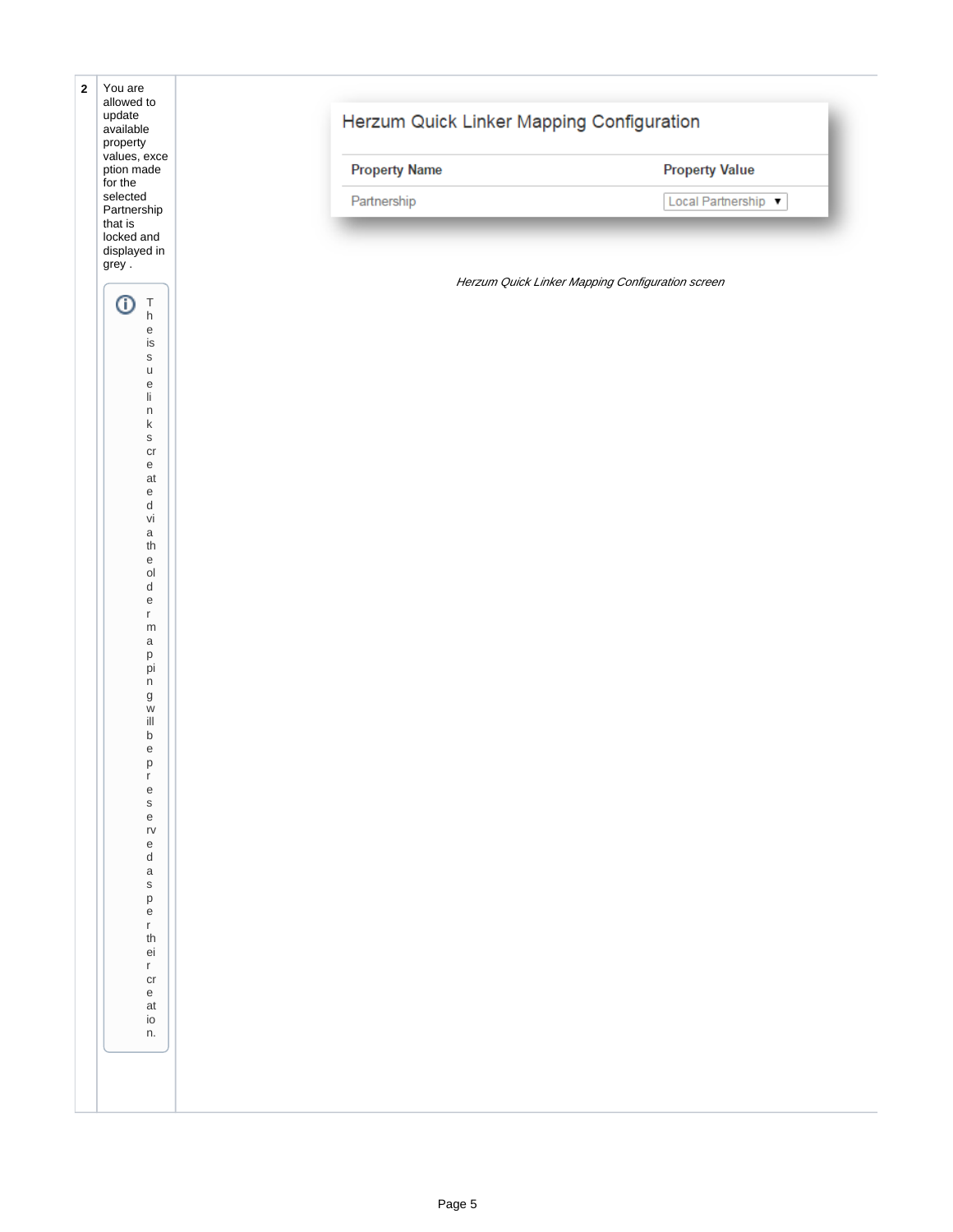| $\bf 2$ | On                                    |                                       |     |                                                |  |
|---------|---------------------------------------|---------------------------------------|-----|------------------------------------------------|--|
|         | updating                              | <b>Issue Link Type</b><br>Duplicate v | C   | The link type associated to issue relationship |  |
|         | the Issue                             |                                       | ᠗ᡰᠩ |                                                |  |
|         | Link Type<br>you can                  |                                       |     |                                                |  |
|         | refresh                               |                                       |     |                                                |  |
|         | existing<br>quick links               |                                       |     |                                                |  |
|         |                                       |                                       |     | Refresh Issue Link Type                        |  |
|         | by clicking<br>on the <i>Refre</i>    |                                       |     |                                                |  |
|         | shicon.                               |                                       |     |                                                |  |
|         |                                       |                                       |     |                                                |  |
|         | This way,                             |                                       |     |                                                |  |
|         | all existing                          |                                       |     |                                                |  |
|         | quick links                           |                                       |     |                                                |  |
|         | created via<br>the                    |                                       |     |                                                |  |
|         | mapping                               |                                       |     |                                                |  |
|         | will be                               |                                       |     |                                                |  |
|         | updated as                            |                                       |     |                                                |  |
|         | per current                           |                                       |     |                                                |  |
|         | linking<br>configuratio               |                                       |     |                                                |  |
|         | n.                                    |                                       |     |                                                |  |
|         |                                       |                                       |     |                                                |  |
|         | ⊙<br>$\top$                           |                                       |     |                                                |  |
|         | hi                                    |                                       |     |                                                |  |
|         | $\mathbb S$                           |                                       |     |                                                |  |
|         | $\operatorname{\mathsf{fu}}$<br>n     |                                       |     |                                                |  |
|         | $\mathsf{ct}$                         |                                       |     |                                                |  |
|         | io                                    |                                       |     |                                                |  |
|         | n                                     |                                       |     |                                                |  |
|         | al<br>it                              |                                       |     |                                                |  |
|         | У                                     |                                       |     |                                                |  |
|         | is                                    |                                       |     |                                                |  |
|         | $\mathsf a$                           |                                       |     |                                                |  |
|         | $\sf V$<br>ai                         |                                       |     |                                                |  |
|         | la                                    |                                       |     |                                                |  |
|         | $\mathsf{bl}$                         |                                       |     |                                                |  |
|         | $\mathsf{e}% _{t}\left( t\right)$     |                                       |     |                                                |  |
|         | $\operatorname{\sf fo}$<br>r          |                                       |     |                                                |  |
|         | $\mathsf Q$                           |                                       |     |                                                |  |
|         | ui                                    |                                       |     |                                                |  |
|         | $\mathtt{C}$                          |                                       |     |                                                |  |
|         | k<br>Li                               |                                       |     |                                                |  |
|         |                                       |                                       |     |                                                |  |
|         | $\begin{array}{c} n \\ k \end{array}$ |                                       |     |                                                |  |
|         | $\top$                                |                                       |     |                                                |  |
|         | $\mathsf{y}$<br>p                     |                                       |     |                                                |  |
|         | $\mathsf{e}% _{t}\left( t\right)$     |                                       |     |                                                |  |
|         | $\mathsf{o}$                          |                                       |     |                                                |  |
|         | $\mathsf{nl}$                         |                                       |     |                                                |  |
|         | у.                                    |                                       |     |                                                |  |
|         |                                       |                                       |     |                                                |  |
|         |                                       |                                       |     |                                                |  |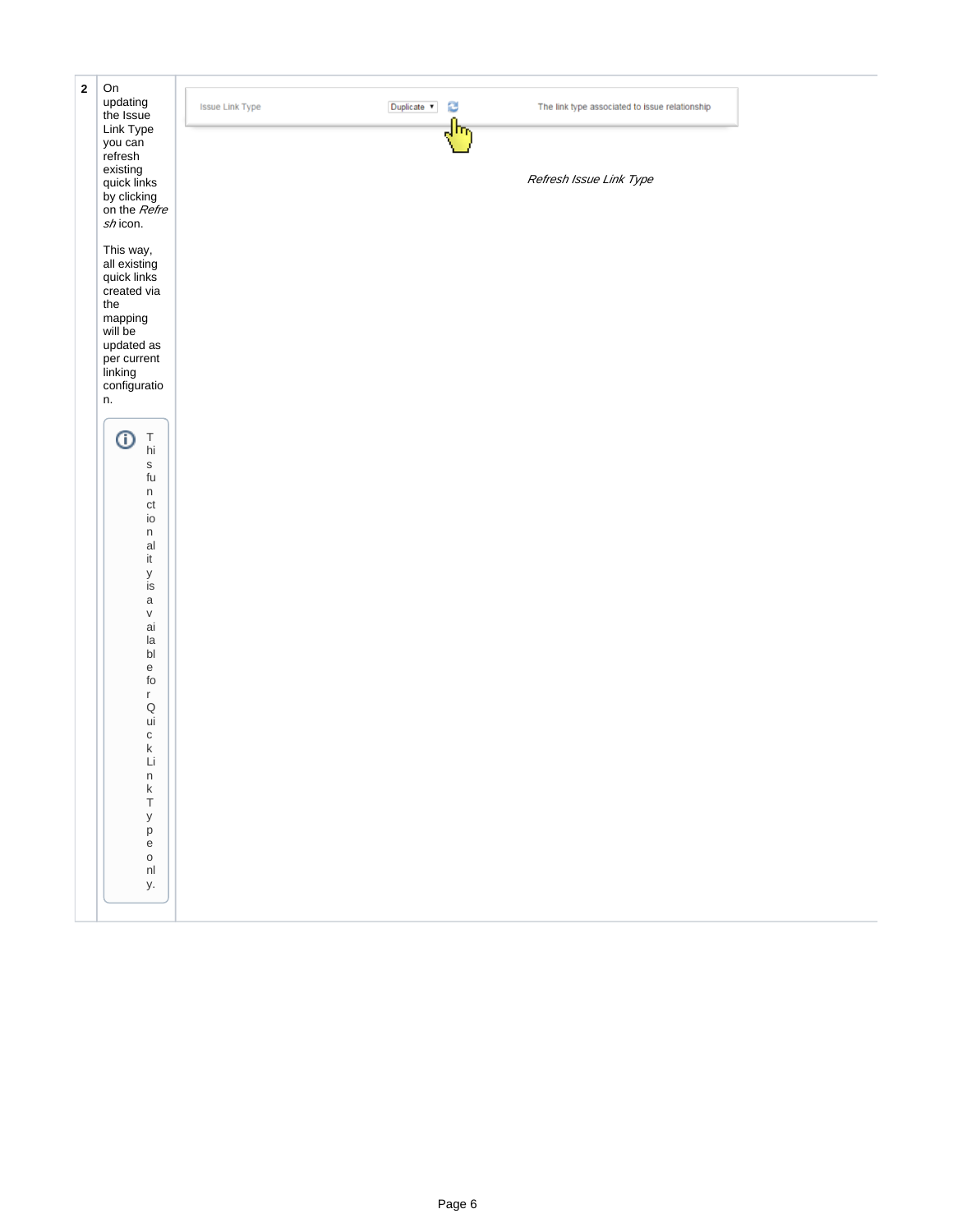| $\mathbf{3}$ | On<br>updating<br>the Link<br>Type                                                                                                                                                                                                                                                                                                                                                                                                                                        | Inward/Outward v<br><b>Link Type Versus</b>           |
|--------------|---------------------------------------------------------------------------------------------------------------------------------------------------------------------------------------------------------------------------------------------------------------------------------------------------------------------------------------------------------------------------------------------------------------------------------------------------------------------------|-------------------------------------------------------|
|              | versus you<br>can refresh<br>existing<br>quick links<br>by clicking<br>on the <i>Refre</i><br>shicon.                                                                                                                                                                                                                                                                                                                                                                     | Refresh Link Type Versus                              |
|              | ⊙<br>$\frac{\mathsf{T}}{\mathsf{hi}}$<br>$\mathsf S$<br>fu<br>n<br>$\mathsf{ct}$<br>io<br>n<br>al<br>$\operatorname{\sf it}$<br>у<br>is<br>$\mathsf a$<br>$\mathsf{V}$<br>ai<br>la<br>$\mathsf{bl}$<br>$\mathsf{e}% _{0}\left( \mathsf{e}\right)$<br>$\operatorname{\sf fo}$<br>$r_{\rm}$<br>$\mathsf Q$<br>ui<br>$\mathtt{C}$<br>$\sf k$<br>Li<br>$\sf n$<br>$\sf k$<br>$\top$<br>у<br>p<br>$\mathbf{e}% _{t}\left  \mathbf{1}\right\rangle$<br>$\mathsf{o}$<br>nl<br>у. |                                                       |
| 4            | Check,<br>uncheck or<br>just change<br>syncing<br>versus for $C$<br>omment                                                                                                                                                                                                                                                                                                                                                                                                | <b>Fields Mappings</b>                                |
|              | and Attachm<br>ents.                                                                                                                                                                                                                                                                                                                                                                                                                                                      | Comment <b>Ø</b><br>⋖≡<br>▼                           |
|              |                                                                                                                                                                                                                                                                                                                                                                                                                                                                           | $\Rightarrow$<br>Attachment <b>Ø</b><br>$\leq$<br><=> |
|              |                                                                                                                                                                                                                                                                                                                                                                                                                                                                           |                                                       |
|              |                                                                                                                                                                                                                                                                                                                                                                                                                                                                           | Herzum Quick Linker Mapping Configuration screen      |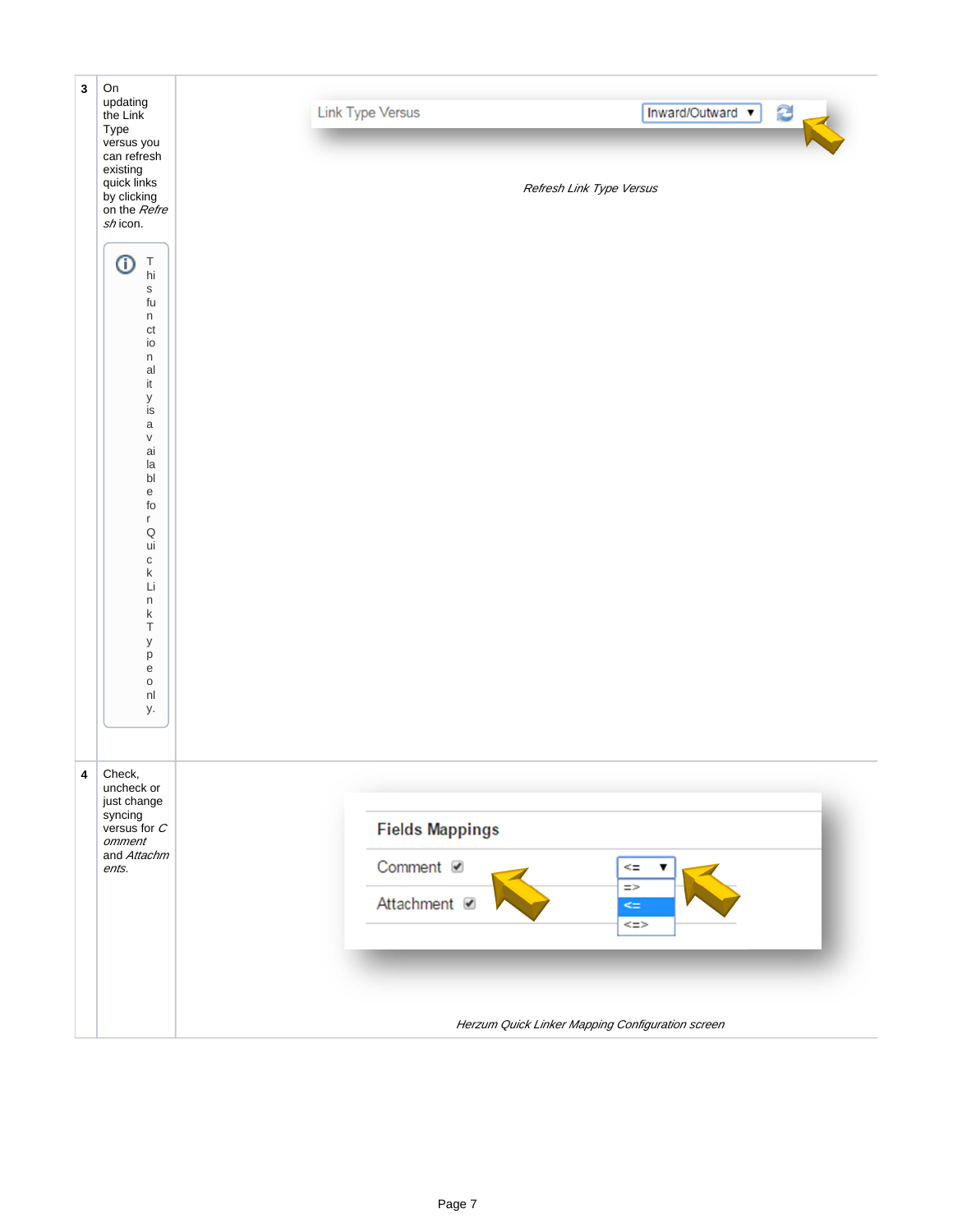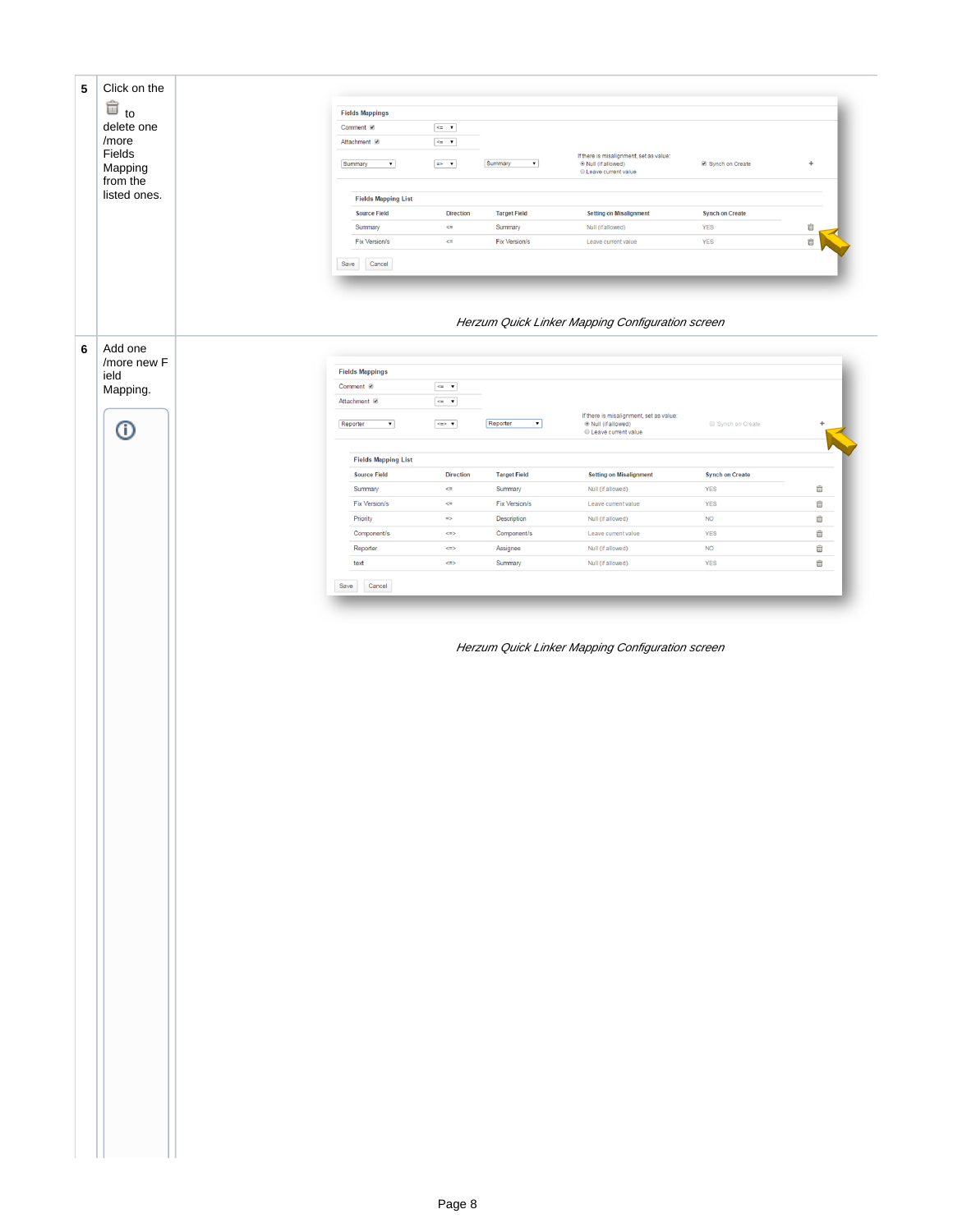Th e is<br>sue s cr e at e d<br>an<br>d /o r li<br>nke d vi a th e ol d<br>e r fi el d s<br>m<br>a<br>p pi n g<br>c<br>o nf ig<br>u<br>r at io n<br>w ill st a rt to fo ll<br>o<br>w th e n<br>e won e<br>a ut o<br>m at ic al ly. N ot ic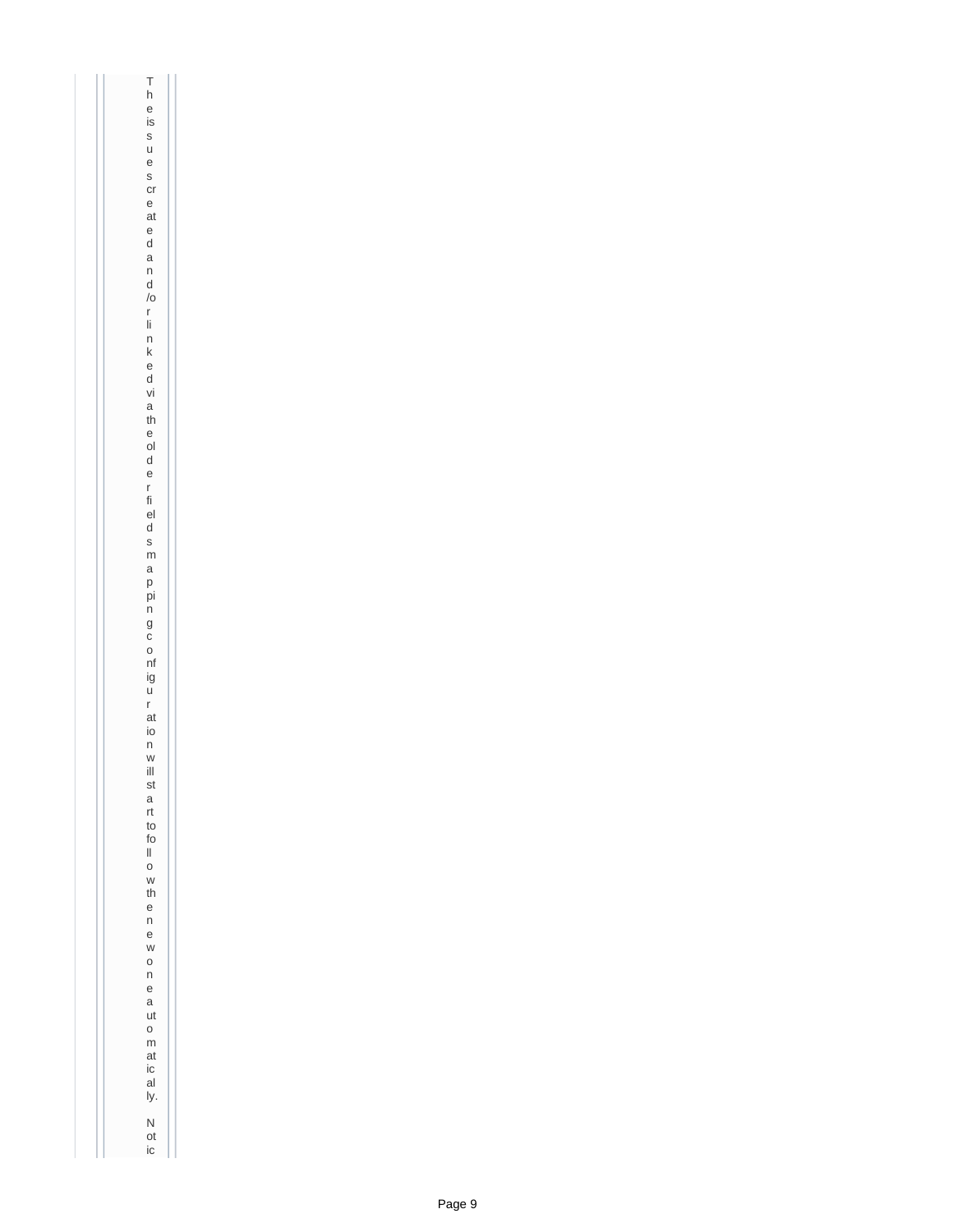e th at fi el d<br>s<br>n ci n g is<br>a ct iv at e d o n cr e at in g o r<br>e di ti<br>n g<br>a n is<br>sue s, s o s<br>y n<br>c<br>e d fi el d s<br>w ill b e m<br>a p<br>e d, a s<br>p<br>e r th e newco nf ig<br>u<br>r at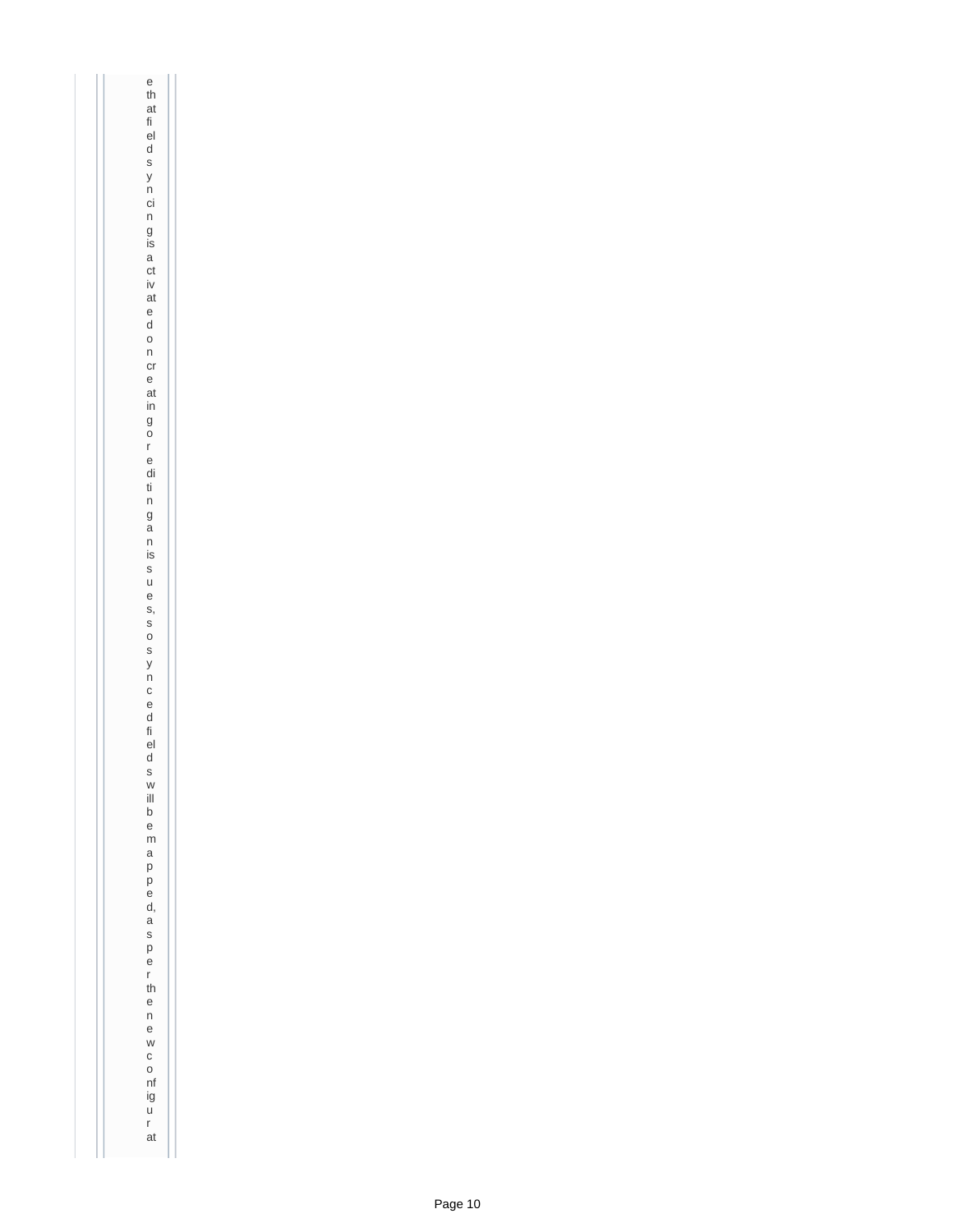|  | io      |
|--|---------|
|  | n,      |
|  | O       |
|  | nl      |
|  | У       |
|  | af      |
|  | te      |
|  | r       |
|  | th      |
|  | at      |
|  | th      |
|  | $\circ$ |
|  | S       |
|  | e       |
|  | fi      |
|  | el      |
|  | d       |
|  | S       |
|  | a       |
|  | r       |
|  | е       |
|  | e       |
|  | di      |
|  | te      |
|  | d.      |
|  |         |
|  |         |
|  |         |

## Deleting a Mapping

<span id="page-10-0"></span>